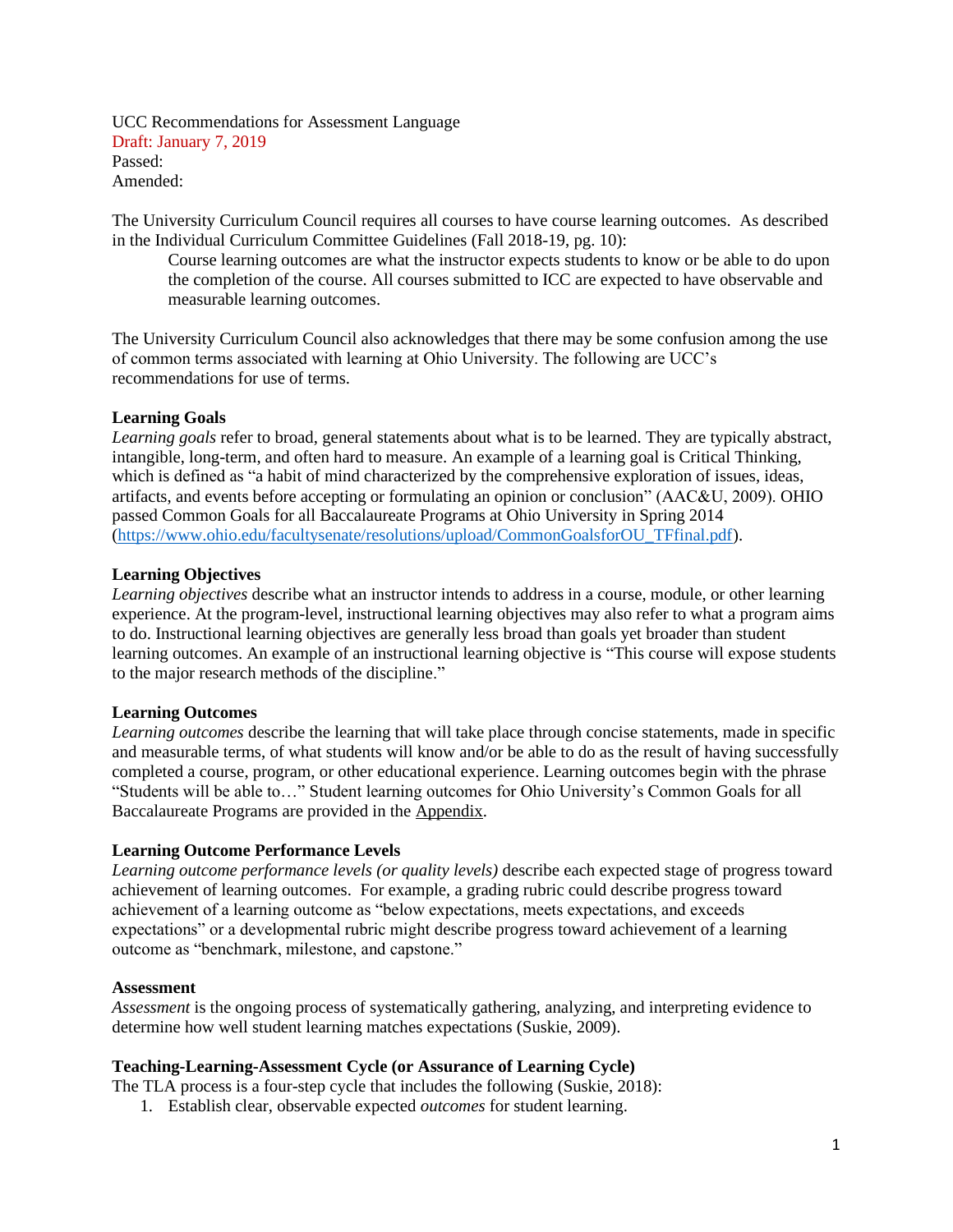- 2. Ensure that students have multiple, authentic, and sufficient *opportunitie*s to achieve those goals.
- 3. Systematically gather, analyze, and interpret *evidence* about how well student learning meets established goals.
- 4. Use the resulting information to understand and *improve* student learning

### **Closing the Loop**

*Closing the Loop* is the fourth step of the TLA cycle. In this step, evidence of student learning is used to understand and improve student learning by improving the other steps (1-3) in the cycle: establishing outcomes, ensuring sufficient learning opportunities, and assessing learning.

### **Assessment Clearinghouse**

The *Assessment Clearinghouse* centrally houses college, department and program level documentation of the on-going Teaching-Learning-Assessment Cycle and Closing the Loop processes. Based on the National Institute for Learning Outcomes Assessment (NILOA) Transparency Framework, the *Assessment Clearinghouse* has four reporting components, which align with the TLA Cycle:

- 1. Student Learning Outcomes
- 2. Assessment Plan
- 3. Evidence of Student Learning
- 4. Use of Student Learning Evidence

### **References**:

Association of American Colleges and Universities (AAC&U). (2009). Critical thinking VALUE rubric. Retrieved from<https://www.aacu.org/value/rubrics/critical-thinking>

Diamond, R. (1998). Clarifying Instructional Goals and Objectives. In Diamond, R. Designing and Assessing Courses and Curricula. A Practical Guide (2e., pp.132-133). San Francisco, CA: Jossey-**Bass** 

Suskie, L. (2018). Assessing Student Learning: A Common Sense Guide (3e). San Francisco, CA: Jossey-Bass.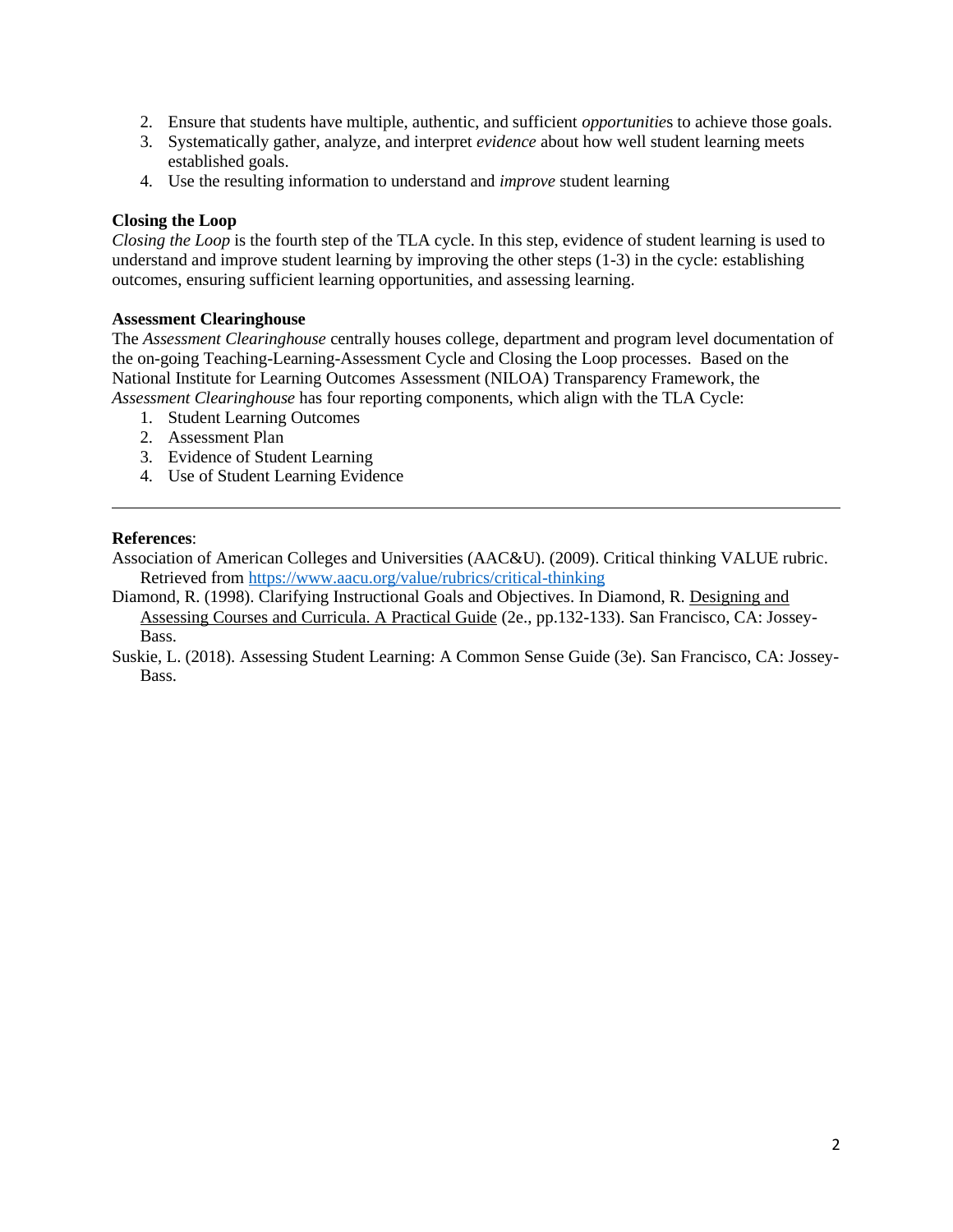#### APPENDIX **Common Learning Goals & Learning Outcomes for Baccalaureate Programs at Ohio University**

The following provides definitions of the common learning goals for all baccalaureate programs at Ohio University as well as learning outcomes for each learning goal. Goals, definitions, and outcomes were developed using the LEAP Essential Learning Outcomes (AAC&U, 2009).<sup>1</sup>

## **Learning Goal: Critical Thinking**

*Definition*: Critical thinking is a habit of mind characterized by the comprehensive exploration of issues, ideas, artifacts, and events before accepting or formulating an opinion or conclusion.

Learning Outcomes

- 1. *Explanation of issues*. Students will be able to critically state, describe, and consider an issue or problem
- 2. *Evidence*. Students will be able to use information from source(s) with enough interpretation/evaluation to develop a comprehensive analysis or synthesis.
- 3. *Influence of context and assumptions*. Students will be able to systematically and methodically analyze assumptions and carefully evaluate the relevance of contexts when presenting a position.
- 4. *Student's position*. Students will be able to state a specific position (i.e., perspective, thesis, or hypothesis) that is imaginative, recognizes complexities, and acknowledges limitations.
- 5. *Conclusions and related outcomes*. Students will be able to state conclusions and related outcomes (consequences and implications) logically and in a priority order.

### **Learning Goal: Written Communications**

*Definition*: Written communication is the development and expression of ideas in writing. Written communication involves learning to work in many genres and styles. It can involve working with many different writing technologies, and mixing texts, data, and images. Written communication abilities develop through iterative experiences across the curriculum.

### Learning Outcomes

- 1. *Context and purpose*. Students will be able to demonstrate an understanding of the context and purpose for writing such that the text has the writer's intended effect on an audience
- 2. *Content development*. Students will be able to use appropriate, relevant, and compelling content to illustrate mastery of the subject, conveying the writer's understanding, and shaping the whole work.
- 3. *Genre and disciplinary conventions*. Students will be able to use formal and informal rules for particular kinds of texts and/or media that guide formatting, organization, and stylistic choices appropriate for a specific academic field.
- 4. *Sources and evidence*. Students will be able to use and source texts (written, oral, behavioral, visual, or other) to extend, argue with, develop, define, or shape the writer's ideas.
- 5. *Control of syntax and mechanics*. Students will be able to use syntax and mechanics effectively to communicate ideas.

### **Learning Goal: Oral Communications**

 $<sup>1</sup>$  Definitions and learning outcomes have been developed from Association of American Colleges and Universities</sup> (AAC&U). (2009). VALUE rubrics. Retrieved from<https://www.aacu.org/value-rubrics>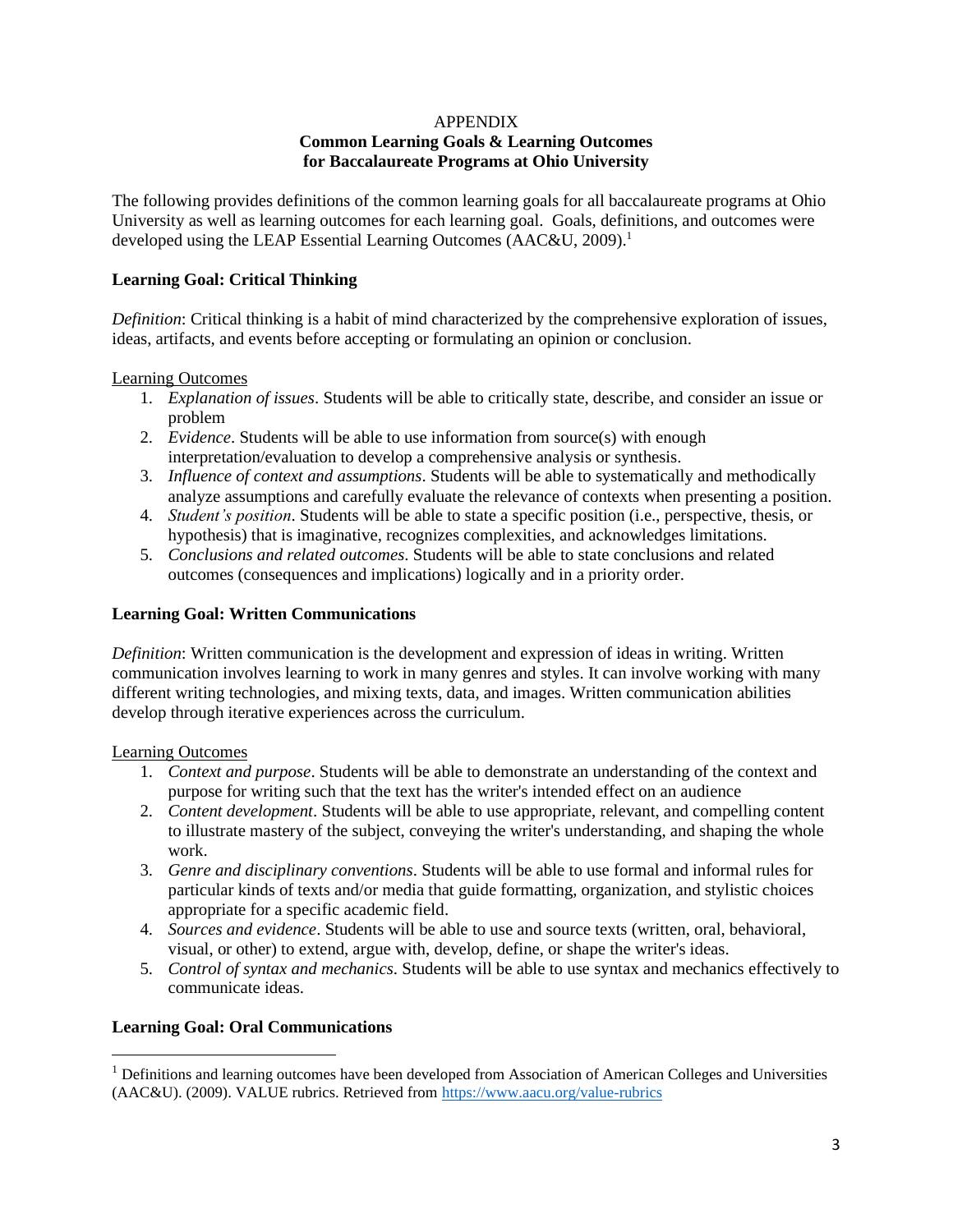*Definition*: Oral communication is a prepared, purposeful presentation designed to increase knowledge, to foster understanding, or to promote change in the listeners' attitudes, values, beliefs, or behaviors.

### Learning Outcomes

- 1. *Organization*. Students will be able to group and sequence ideas and supporting material such that organization reflects the purpose of the presentation, is cohesive, and accomplishes the goal(s).
- 2. *Language*. Students will be able to use appropriate, unbiased vocabulary, terminology, and sentence structure appropriate to the topic and audience
- 3. *Delivery*. Students will be able to use posture, gestures, eye contact, and voice to enhance the effectiveness of a presentation and to make the speaker appear polish / confident.
- 4. *Supporting material*. Students will be able to provide credible, relevant, and convincing information (e.g., explanations, analogies, quotations, statistics, examples, contexts) that supports the principle ideas of the presentation or establishes the presenter's credibility on the topic.
- 5. *Central message*. Students will be able to articulate a precise, compelling, and memorable purpose or main point of a presentation.

## **Learning Goal: Quantitative Literacy**

*Definition*: Quantitative Literacy (QL) – also known as Numeracy or Quantitative Reasoning (QR) – is a "habit of mind," competency, and comfort in working with numerical data. Individuals with strong QL skills possess the ability to reason and solve quantitative problems from a wide array of authentic contexts and everyday life situations. They understand and can create sophisticated arguments supported by quantitative evidence and they can clearly communicate those arguments in a variety of formats (using words, tables, graphs, mathematical equations, etc., as appropriate).

### Learning Outcomes

- 1. *Interpretation*. Students will be able to explain information presented in mathematical forms (e.g., equations, graphs, diagrams, tables, words).
- 2. *Representation*. Students will be able to convert relevant information into various mathematical forms (e.g., equations, graphs, diagrams, tables, words).
- 3. *Calculation*. Students will be able to calculate relevant information using various mathematical formulas.
- 4. *Application / Analysis*. Students will be able to make judgments and draw appropriate conclusions based on the quantitative analysis of data, while recognizing the limits of this analysis.
- 5. *Assumptions*. Students will be able to make and evaluate important assumptions in estimation, modeling, and data analysis.
- 6. *Communications*. Students will be able to express quantitative evidence in support of the argument or purpose of the work (in terms of what evidence is used and how it is formatted, presented, and contextualized).

## **Learning Goal: Teamwork**

*Definition*: Teamwork refers to the behaviors under the control of individual team members (effort they put into team tasks, their manner of interacting with others on team, and the quantity and quality of contributions they make to team discussions.).

### Learning Outcomes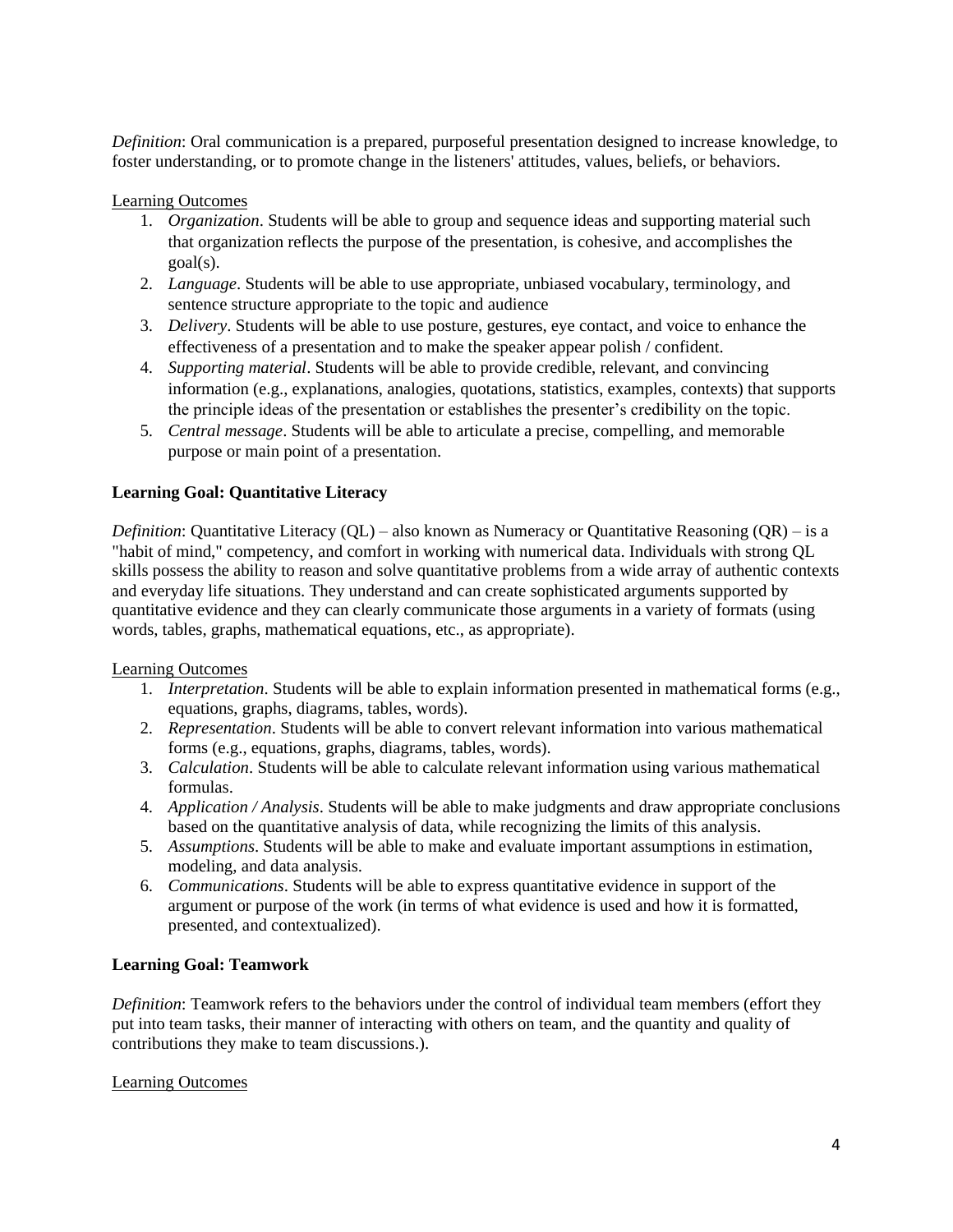- 1. *Contributes to team meetings*. Students will be able to contribute ideas, solutions, and courses of action during team meetings
- 2. *Engagement of team members*. Students will be able to engage other team members constructively and respectfully.
- 3. *Individual contributions*. Students will be able to provide meaningful contributions to the team that advance the work of the group
- 4. *Constructive team climate*. Students will be able to foster a constructive team climate.
- 5. *Conflict management*. Students will be able to manage team conflict.

## **Learning Goal: Intercultural Knowledge and Competence**

*Definition*: Intercultural Knowledge and Competence is "a set of cognitive, affective, and behavioral skills and characteristics that support effective and appropriate interaction in a variety of cultural contexts."<sup>2</sup>

## Learning Outcomes

- 1. *Cultural self-awareness*. Students will be able to articulate insights about one's own cultural rules and biases.
- 2. *Cultural worldwide frameworks*. Students will be able to demonstrate an understanding of the complexity of elements important to members of another culture in relation to its history, values, politics, communication styles, economy, or beliefs and practices.
- 3. *Empathy*. Students will be able to interpret intercultural experience from own and others' worldview and to act in a supportive manner that recognizes the feelings of another cultural group.
- 4. *Verbal and non-verbal communications*. Students will be able to demonstrate an understanding of cultural differences in verbal and non-verbal communication and to negotiate a shared understanding based on those differences.
- 5. *Curiosity*. Students will be able to ask complex questions of other cultures and to articulate answers to these questions that reflect multiple cultural perspectives.
- 6. *Openness*. Students will be able to initiate and develop interactions with culturally different others while suspending judgment in value his / her interactions with culturally different others.

# **Learning Goal: Ethical Reasoning**

*Definition*: Ethical Reasoning is reasoning about right and wrong human conduct. It requires students to be able to assess their own ethical values and the social context of problems, recognize ethical issues in a variety of settings, think about how different ethical perspectives might be applied to ethical dilemmas and consider the ramifications of alternative actions. Students' ethical self-identity evolves as they practice ethical decision-making skills and learn how to describe and analyze positions on ethical issues.

## Learning Outcomes

- 1. *Ethical self-awareness*. Students will be able to recognize one's own ethical core beliefs and how they shape ethical thinking conduct and thinking in situations
- 2. *Perspectives / concepts*. Students will be able to understand ethical perspectives, theories, and/or concepts.
- 3. *Ethical issue(s)*. Students will be able to recognize, evaluate, and connect ethical issues.
- 4. *Application*. Students will be able to apply ethical perspectives, theories, or concepts to a decision-making situation.

<sup>2</sup> Bennett, J. M. 2008. Transformative training: Designing programs for culture learning. In Contemporary leadership and intercultural competence: Understanding and utilizing cultural diversity to build successful organizations, ed. M. A. Moodian, 95-110. Thousand Oaks, CA: Sage.